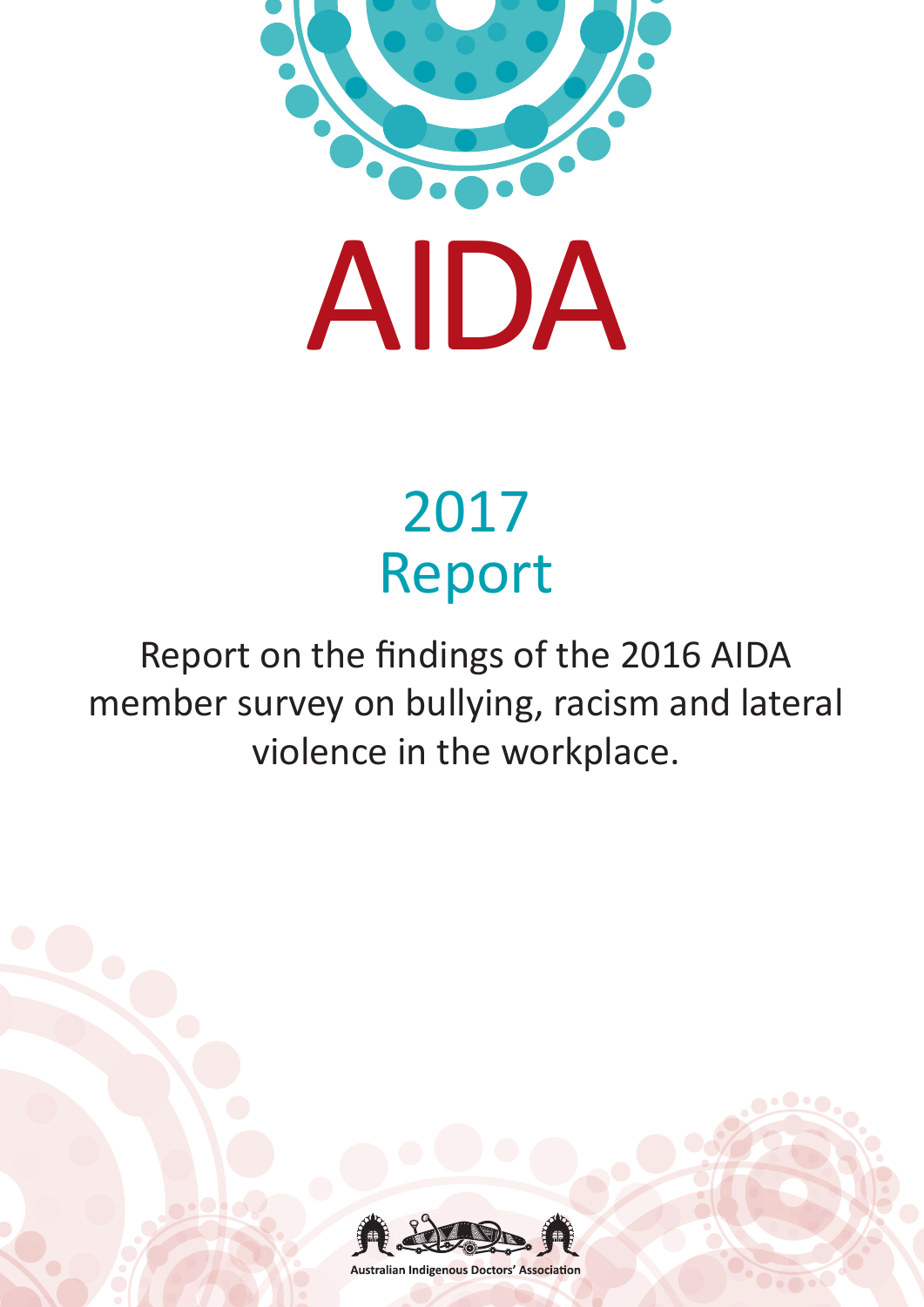



# **Report on the findings of the 2016** *AIDA member survey on bullying, racism and lateral violence in the workplace***. [1](#page-11-0)**

# **Preface**

*'[…] racism has had and continues to have a real and damaging impact on the health of Aboriginal and Torres Strait Islander people. [It is] embodied in dubious practices, disparities in access and subtle variations in effort within health and other institutions and programs [and] it is clear that full health equity cannot be achieved until racism […] can be overcome.'* [2](#page-11-1)

At the Australian Indigenous Doctors' Association (AIDA), we have become increasingly concerned with reports from our members that bullying, racism and lateral violence are common occurrences in their workplaces. Generic Australian data on the impact of doctors' and medical students' experiences of racism supports those reports.<sup>[3](#page-11-2)</sup>

Systemic racism as well as racist remarks or behaviour, and inadequate reporting and follow-up mechanisms hinder the retention and growth of the Aboriginal and Torres Strait Islander medical workforce.

Creating culturally safe learning and working environments are positive actions that help overcome racism, and support and encourage Aboriginal and Torres Strait Islander medical students and doctors.

These actions are also an important part of broader efforts to create an overarching *culturally safe health system*.

A culturally safe health system is:

*spiritually, socially and emotionally safe, as well as physically safe for people; where there is no assault challenge or denial of their identity, of who they are and what they need*. [4](#page-11-3)

This extends beyond cultural 'awareness' and cultural 'sensitivity'. It requires that all human beings receive services that take into account all that makes them unique.

For AIDA, this means shaping the health care system in which our doctors work, our graduates train, and our people seek medical care and support to live long and healthy lives.

# **The AIDA member survey on bullying, racism, and lateral violence in the workplace ('the survey')**

In 2016 AIDA surveyed members about the prevalence of workplace bullying, racism and lateral violence in their work and learning environment, and its result impacts. We developed the survey to inform our work preparing policies to reduce the frequency and counter the detrimental effects of those experiences. We also used the survey results to support our submission to the Senate review of the medical complaints process in Australia<sup>[5](#page-11-4)</sup>, and our policy statement on racism in Australia's health system.<sup>[6](#page-11-5)</sup> In addition, the survey results inform our mentoring program and our ongoing collaboration with medical colleges, universities and government to improve cultural safety. The survey was open only to AIDA members and was framed in four sections, which are reflected in this report's structure.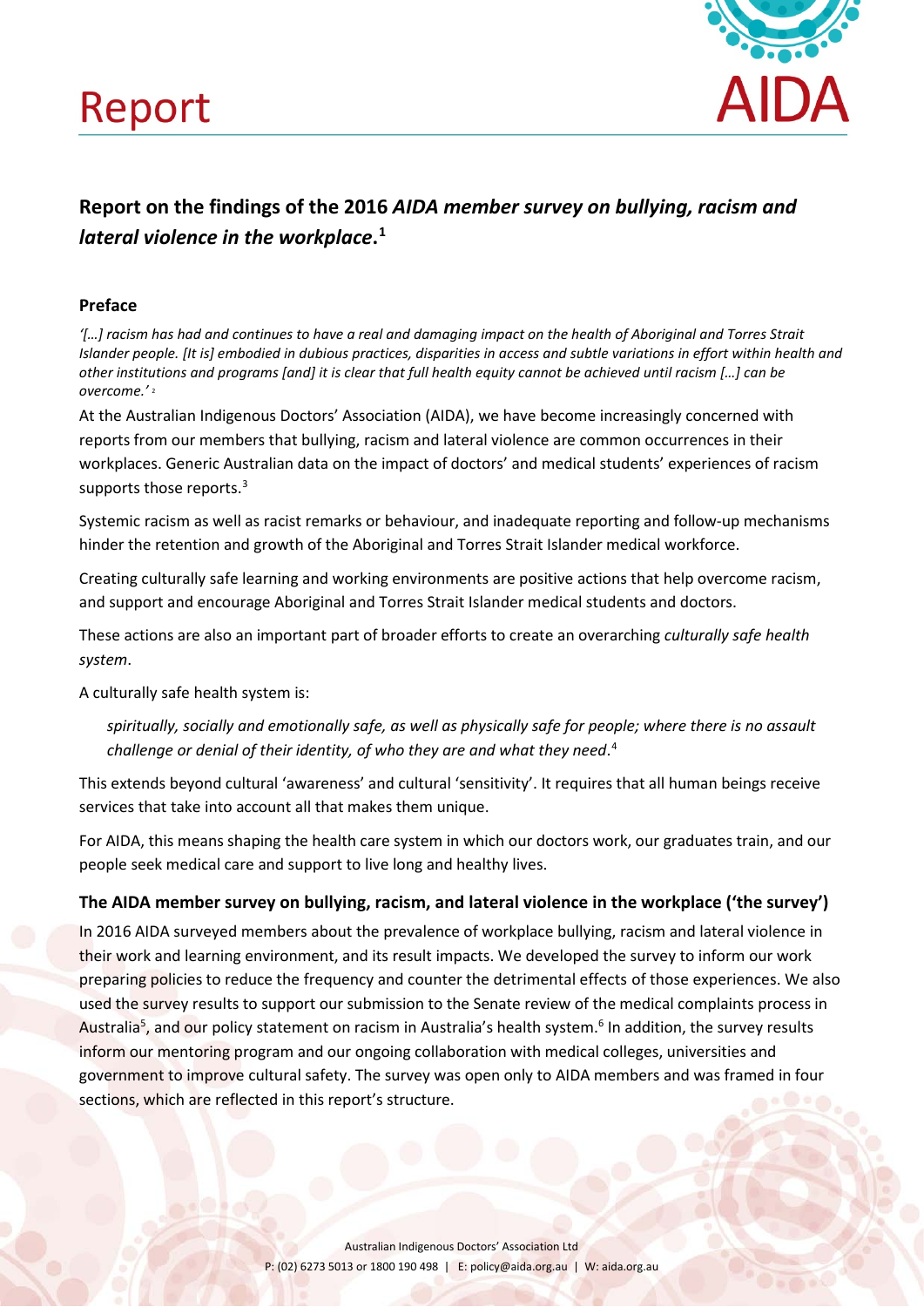#### **Executive summary**

The survey results confirmed the existence of bullying, racism and lateral violence, and the reality and prevalence of unsafe work environments, particularly for AIDA's Aboriginal and Torres Strait Islander members. Respondents also reported that perpetrators were often senior colleagues. This highlights the vulnerabilities inherent to the power differential in the relationship between students, junior doctors, or trainees and their supervisors.

AIDA has a zero-tolerance position on bullying, racism and lateral violence, recognising that the impact those experiences have on individuals and on workplaces can be devastating. This is apparent through the experiences of bullying, racism, or lateral violence described by respondents in the survey.

10% of Aboriginal and Torres Strait Islander survey respondents chose to largely conceal their identity in their workplaces for fear of bullying and racist stereotyping.

Respondents described incidences in which systemic racism remained un-addressed and has become condoned workplace behaviour. Some respondents were subjected to avoidance and exclusion, stereotyping, and demeaning and racist comments. Others reported that their Indigenous identity had been doubted or belittled, or that they had been accused of gaining advantage by 'playing the race card'. Respondents were humiliated in front of colleagues and/or patients on the basis of their Aboriginality, and some reported intimidation resulting in resignation and even threats of physical violence.

More than 48% of Aboriginal and Torres Strait Islander respondents had experienced either a few incidents per month, or daily incidents of bullying, racism and lateral violence in their workplaces. Only 43% of those who experienced these incidents reported them. A further 14% of respondents preferred not to say.

The survey also exposed a strong lack of trust and disillusionment in existing reporting procedures and mechanisms. This supports the need for systemic reform, not just a focus on individual cases. Such reform is a long process that requires cultural safety, independence, and confidentiality. These suggestions align with the findings of the 2016 Senate inquiry into medical complaints processes.<sup>[7](#page-11-6)</sup>

About half of Aboriginal and Torres Strait Islander respondents reported that colleagues had a negative reaction to their cultural identity, with misconceptions about perceived privileges and easier pathways into and through medicine for Indigenous Australians being the most commonly cited reaction.

Most Aboriginal and Torres Strait Islander respondents believed that their identity positively influenced their own approach towards colleagues and patients. However, in turn respondents were concerned that colleagues, and sometimes patients, viewed that identity negatively.

Less than one-in-ten respondents believed that existing workplace policies and procedures offered accessible and adequate support – both for victims and for perpetrators.

Half of the Indigenous respondents reported that they felt their workplace was mostly culturally safe, with the other half feeling safe only sometimes, rarely, or not at all. Where respondents did feel safe, their workplaces tended to have a culturally-diverse workforce and a higher level of knowledge about, and experience in, Aboriginal and Torres Strait Islander health issues.

Survey respondents also proposed actions to improve cultural safety in their workplaces, including mandatory and regular cultural safety training for all health professionals, and clearer complaints follow up procedures.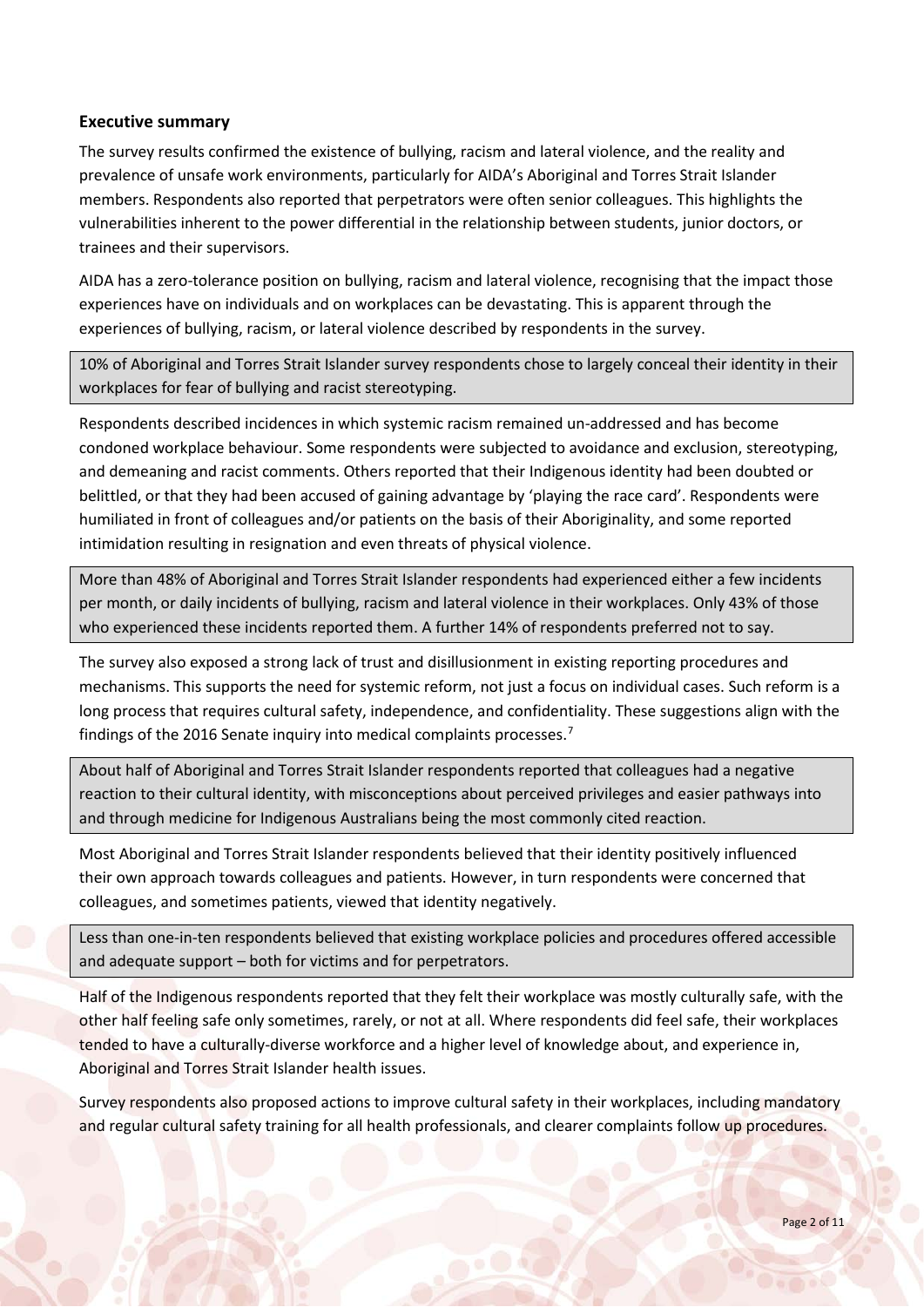# **Section one – general information**

Despite the complexity of the issues and the sensitive nature of the questions covered in the survey, AIDA received 53 survey responses, reflecting the relevance of the survey topics to AIDA's membership.

Of the total 53 respondents, 81% were female, 79% Aboriginal and/or Torres Strait Islander, and 21% non-Indigenous.

Some 90% of the 42 respondents identified as Aboriginal and/or Torres Strait Islander and openly did so in their workplace, with 75% indicating pride in their identity and culture as the main reason for doing so. The remaining 10% chose to only identify to some, with fear of bullying and racist stereotyping provided as the reason for their caution.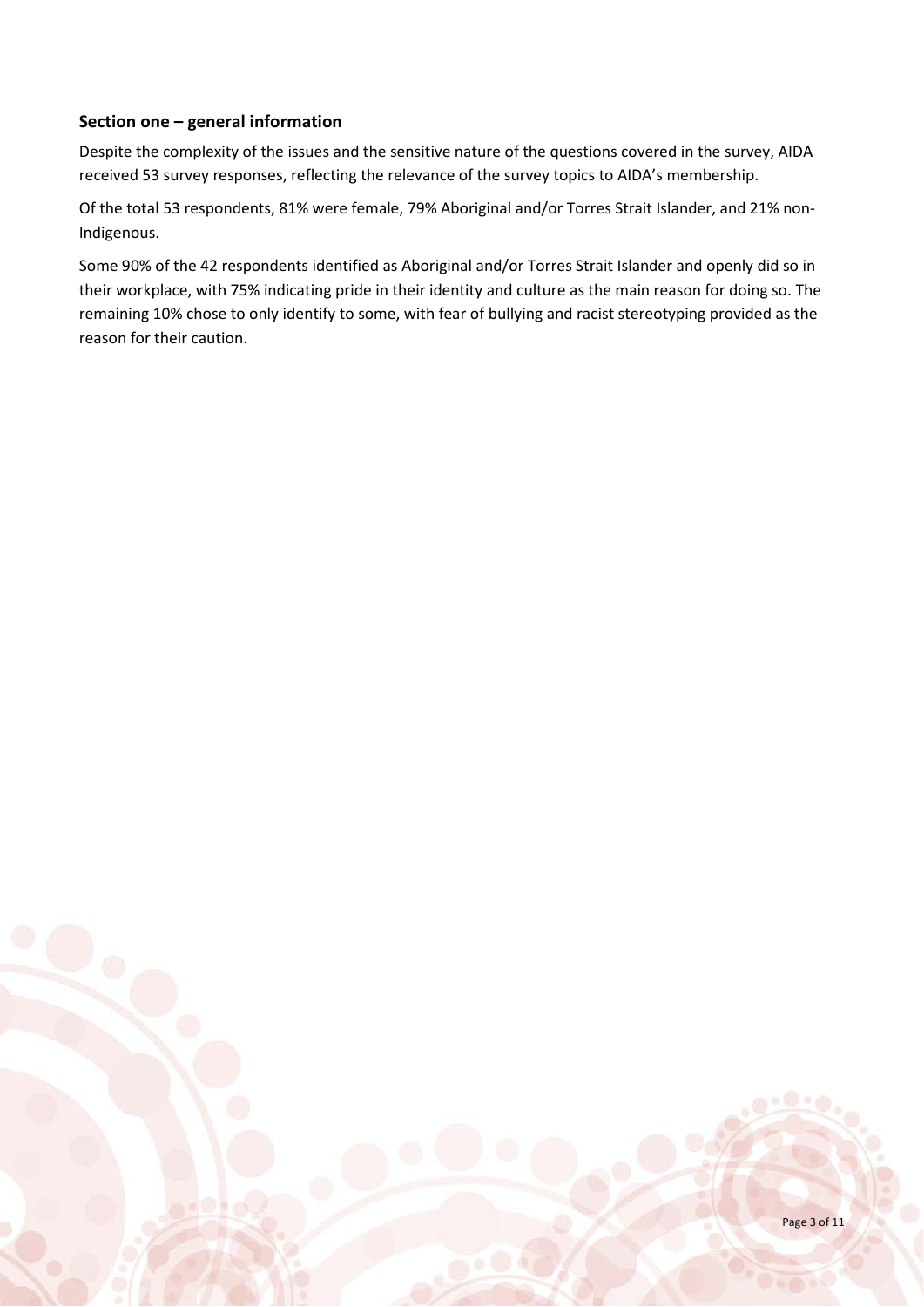# **Section two – personal experiences of bullying, racism and lateral violence**

In this section the survey asked respondents:

- how often they witness or experience bullying, racism or lateral violence in the workplace
- whether and why they reported the incidents or didn't, and
- how being Aboriginal and/or Torres Strait Islander impacts their relationships with colleagues and patients.

# **Experiences of bullying, racism and lateral violence**

Aboriginal and Torres Strait Islander respondents witnessed and experienced bullying, racism and lateral violence at a higher level than their non-Indigenous colleagues.





| 100.0% | 52.0%           |                                                                              | 54.0%  | 48.0%            |
|--------|-----------------|------------------------------------------------------------------------------|--------|------------------|
| 0.0%   | 48.0%           |                                                                              | 46.0%  | 52.0%            |
|        | <b>Bullying</b> |                                                                              | Racism | Lateral Violence |
|        |                 | $\blacksquare$ few/month to almost daily<br>$\blacksquare$ never to few/year |        |                  |

# How often have you *experienced* the following in the workplace? Non-Indigenous respondents

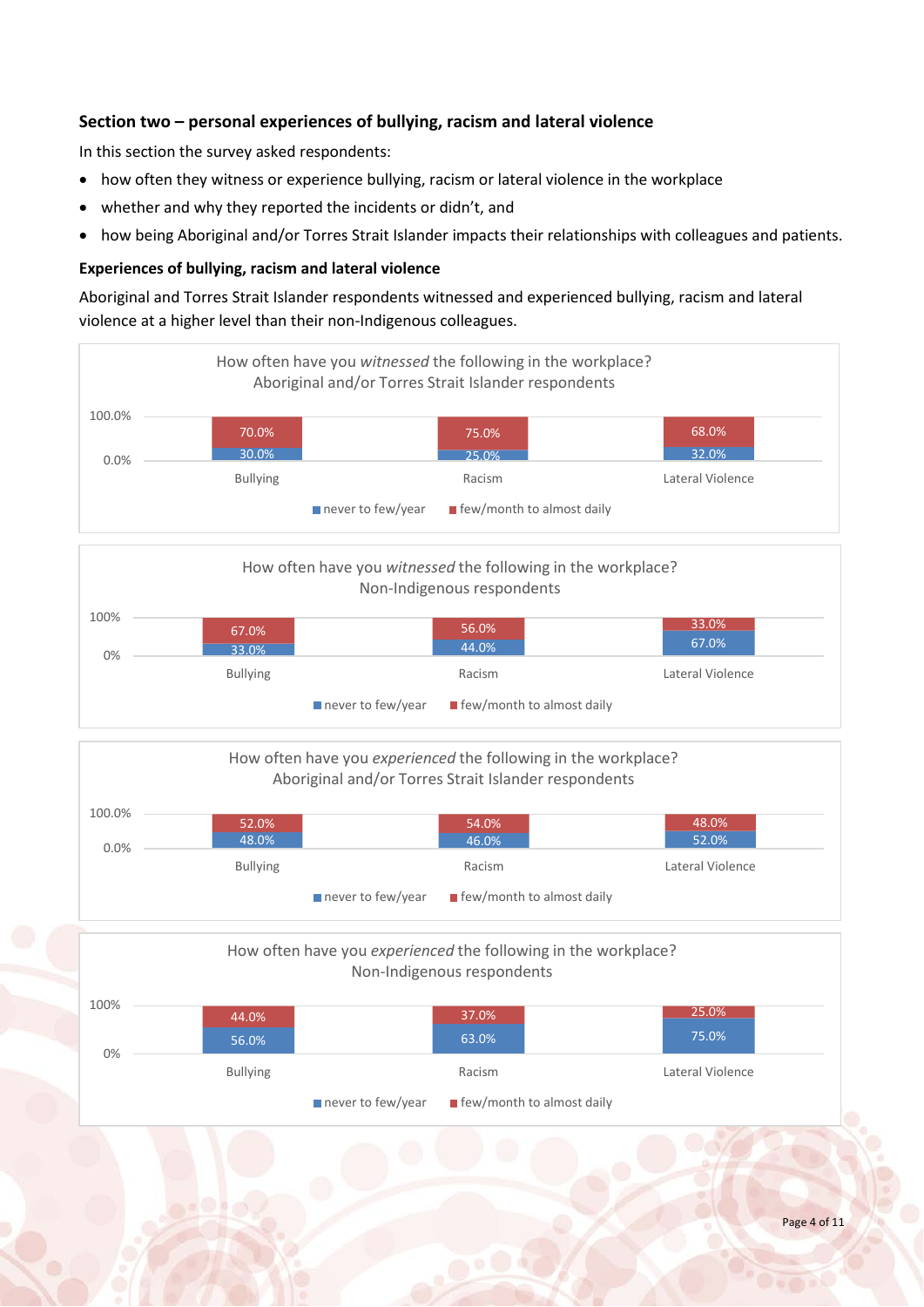Three-quarters of the respondents identified as Aboriginal and/or Torres Strait Islander. Of these, about half experienced bullying *and* racism *and* lateral violence on a regular basis. Only 7% had *not* experienced any bullying, 11% any racism, and 19% any lateral violence within the last year.



Only nine non-Indigenous respondents reported witnessing or experiencing bullying, racism and lateral violence. However, the results suggest that bullying, racism and lateral violence may reflect a reality in medical workplaces regardless of cultural background and identity.

# **Reporting**

When asked whether they had formally reported the last incident, 43% of Aboriginal and Torres Strait Islander respondents indicating that they had, while 43% had not. A further 14% preferred not to say. Although again lower in numbers, of the nine non-Indigenous respondents, only one reported, three did not and five preferred not to say.

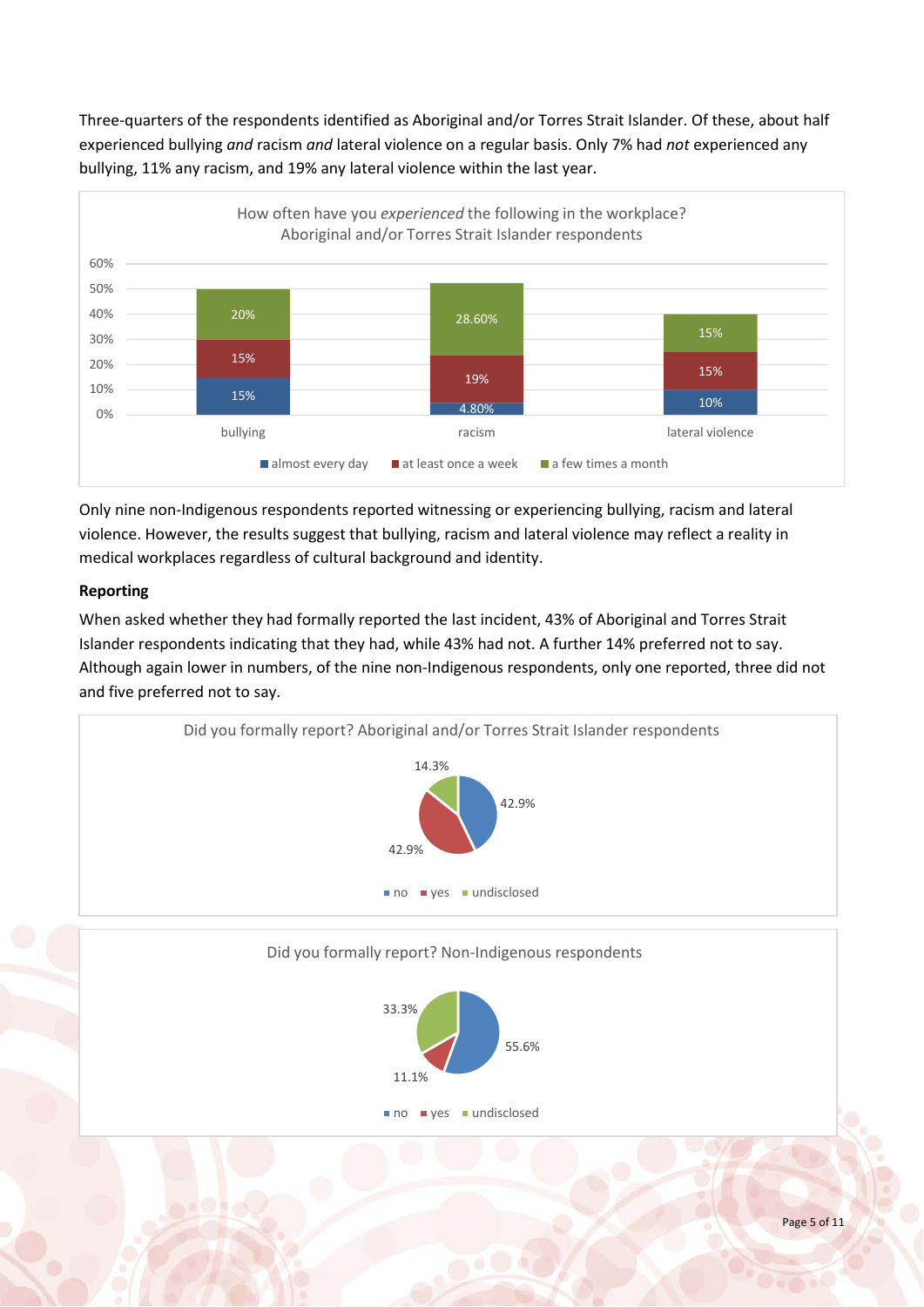When respondents were asked what happened when they *did* report an incident, the vast majority stated that their complaint was not followed up, or that they had experienced negative repercussions as a result of reporting. These responses were mirrored by those who chose not to report incidents; with the majority fearing personal repercussions or not trusting the reporting mechanisms or confidentiality in their workplace. The remainder of respondents reported resolving issues with the perpetrators directly.

# **How does being Aboriginal and/or Torres Strait Islander affect your approach to colleagues and patients and their approach to you? [8](#page-11-7)**

The majority of Aboriginal and/or Torres Strait Islander respondents stressed that being Aboriginal and/or Torres Strait Islander had a positive impact on their approach towards colleagues and patients. Respondents stated that their lived experience and insight had equipped them with patience, resilience and compassion and had contributed to a unique skill set that allowed them to establish more empathetic and holistic relationships with patients, and earned them their colleagues' respect.



When asked about how being Aboriginal and/or Torres Strait Islander might impact the way colleagues and patients react towards them, the answers were more nuanced. Most considered being Aboriginal and/or Torres Strait Islander to be beneficial for their relationship with Indigenous patients. Participating doctors also reported that their patients might not know, and at times would find their perception of who is Indigenous challenged when they found out. However, more than half of the respondents reported negative reactions from their non-Indigenous colleagues. They cited misconceptions about perceived privileges and easier pathways into and through medicine for Indigenous Australians as most common among the adverse reactions.

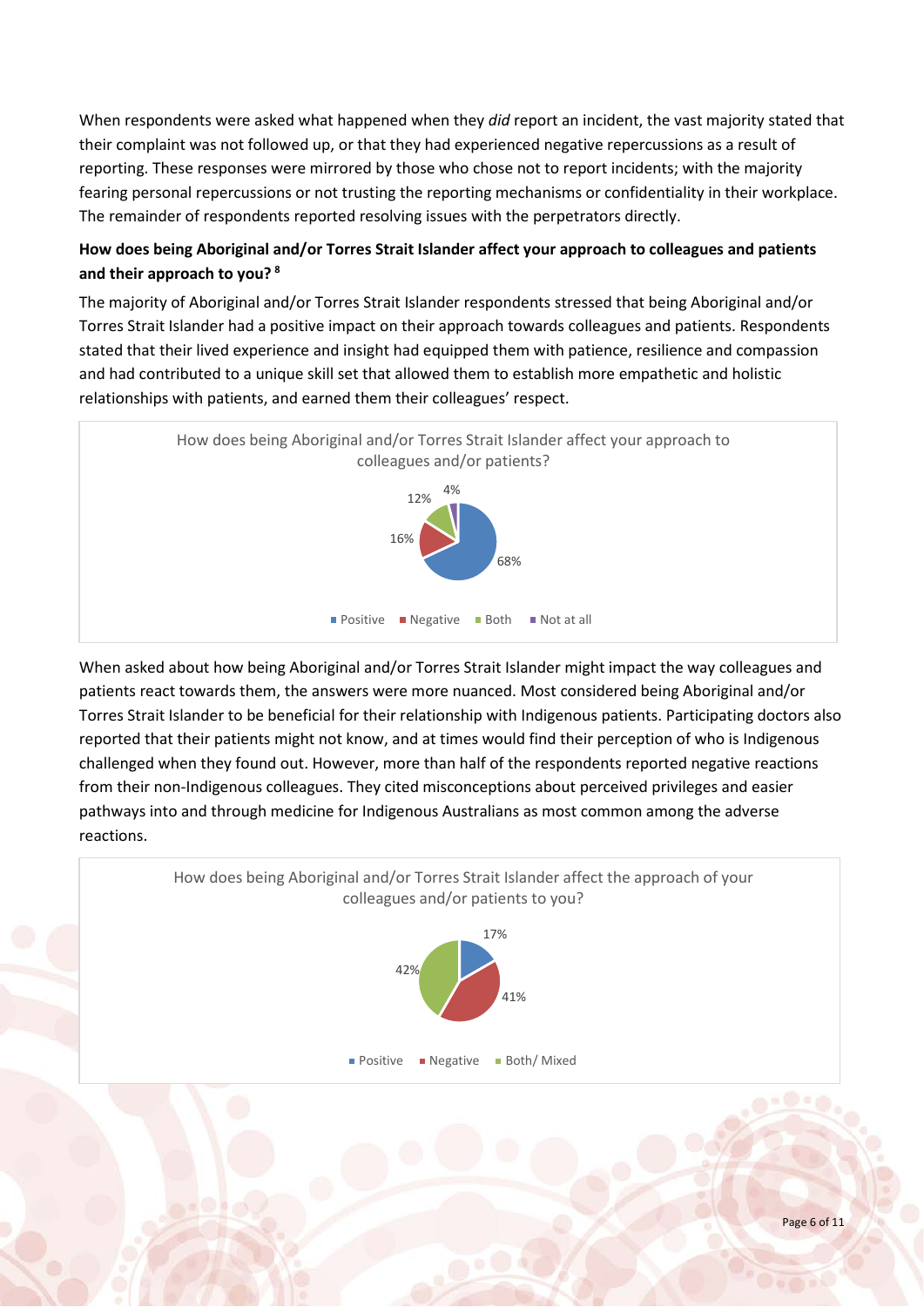# **Section three – workplace policies and support services**

In this section respondents were asked

- whether their workplace had policies and complaints procedures in place to address bullying, racism and lateral violence
- whether they were familiar with and/or had used those
- whether they thought that those services were useful and provided adequate support for victims and perpetrators alike, and
- about workplace-based mentoring support networks and their usefulness.

Although more than half of the respondents confirmed that their workplace had policies and/or procedures in place to deal with bullying, racism, and lateral violence, almost one-quarter did not know, and the same number reported that their workplace policies and procedures did not cover lateral violence. The proportional responses of non-Indigenous respondents to this question were nearly identical to those of the Indigenous respondents.

Approximately half of the Aboriginal and/or Torres Strait Islander, and three-quarters of the non-Indigenous respondents had read their workplace policies and procedures for bullying and racism, with those numbers being lower for policies and procedures relating to lateral violence. Less than one-in-five of the Aboriginal and/or Torres Strait Islander, and about a third of the non-Indigenous respondents reported using those policies and procedures.





0.0% 20.0% 40.0% 60.0% both read used no n/a Read and/or utilised - lateral violence Indigenous **Non-Indigenous**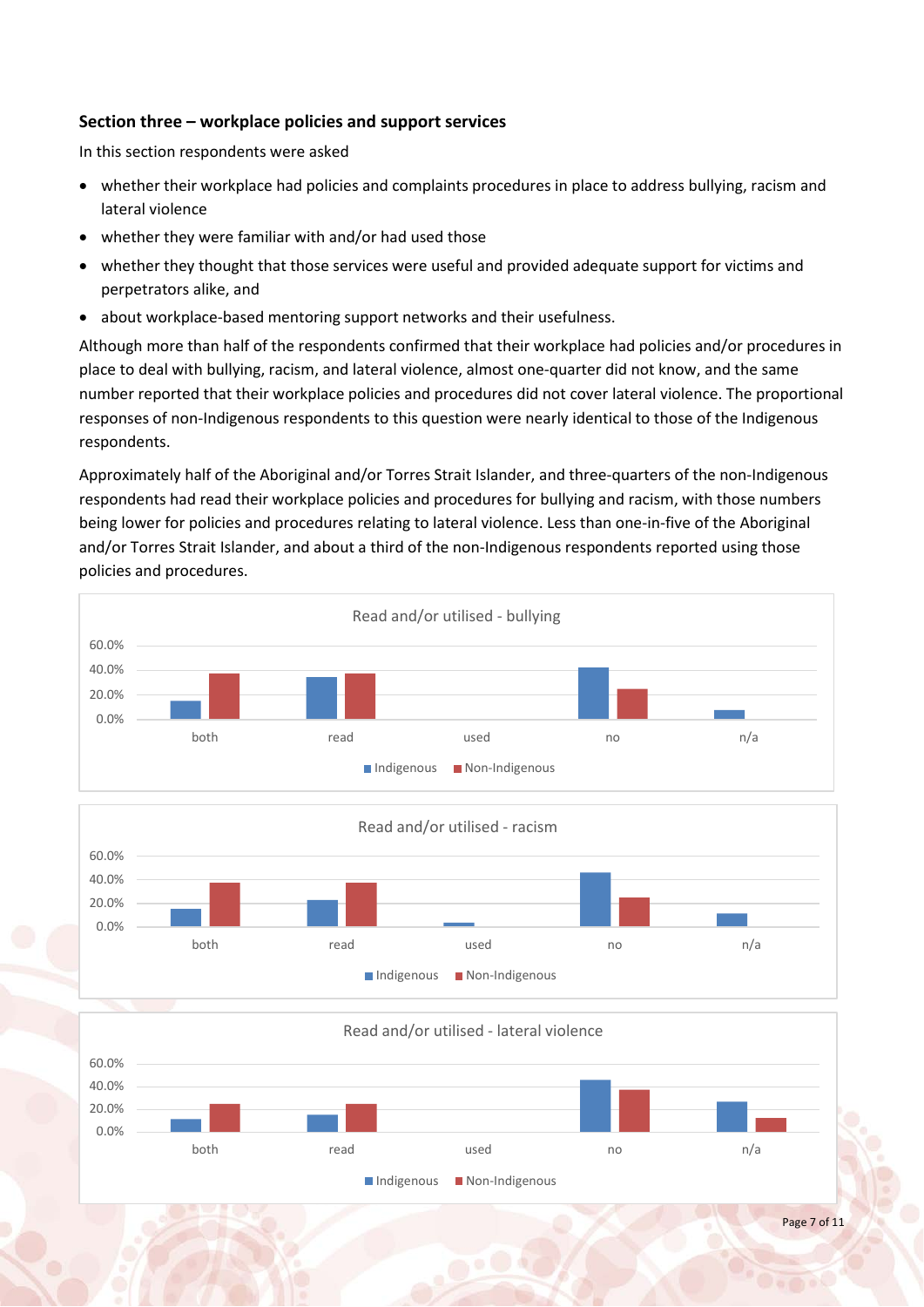When asked whether those policies and procedures offered accessible and adequate support—both for victims and perpetrators—the majority of respondents thought that they did not. Less than one-in-ten respondents believed that they did.



Where internal or external support services for victims of bullying, racism, or lateral violence were available in the workplace, the majority of respondents who had used those services did not find them helpful. However, respondents also stated that, while service providers might not have the knowledge required to effectively and sensitively deal with Aboriginal and Torres Strait Islander issues, those services might still be a good forum to debrief and provide victims with a sense of validation.



More than half of all Aboriginal and/or Torres Strait Islander respondents did not consider their workplacebased mentoring support networks useful, with the main criticism centring on the lack of availability of suitable mentors or mentor/mentee matching. While the existence of mentoring networks was described as positive, respondents noted that only functioning and actively supported networks could offer the required support. Overall, around 30% of the respondents found the mentoring support offered useful and 10% of those felt well supported in effective mentoring relationships.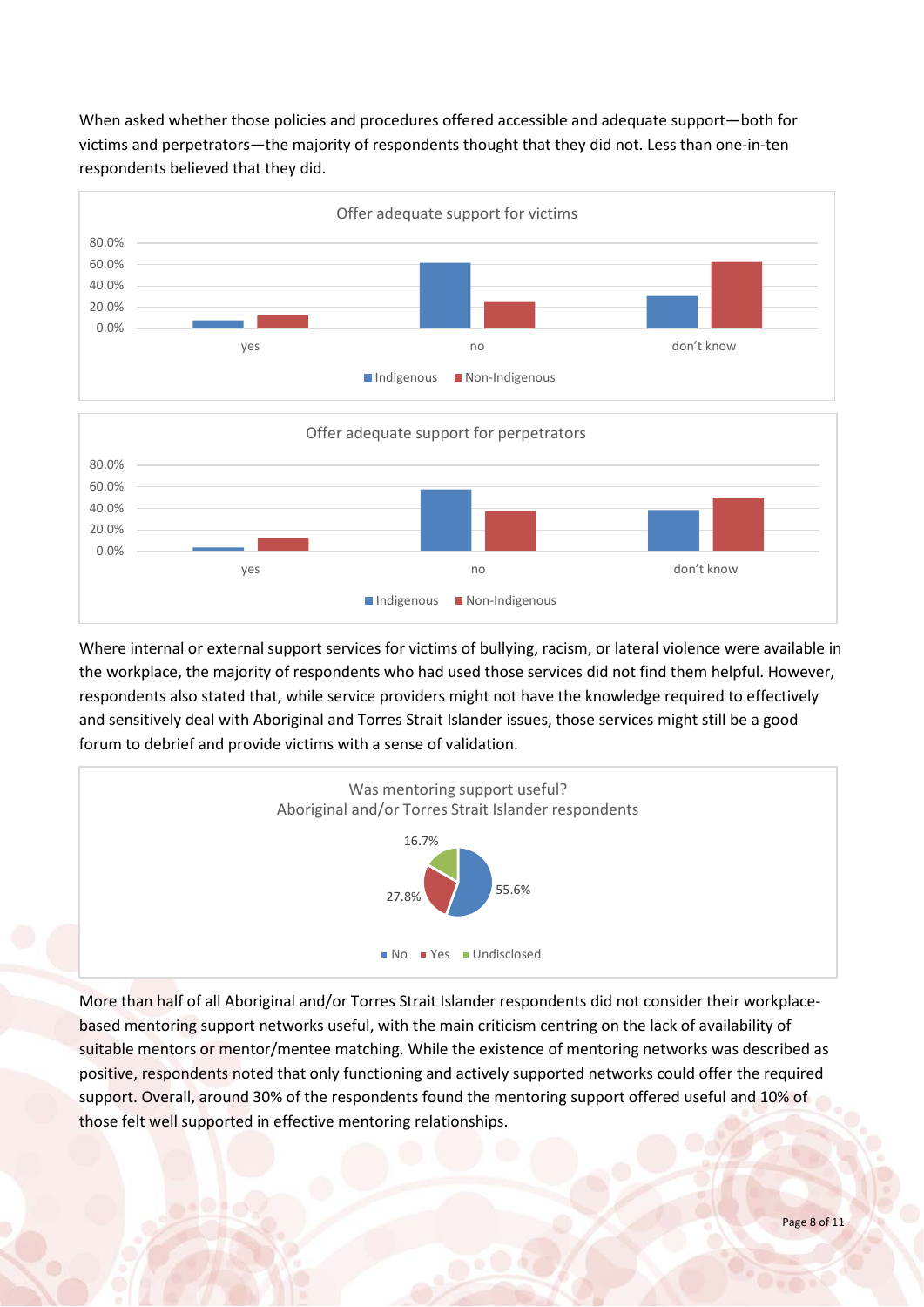# **Section four – cultural safety and suggestions for change**

In the final section of the survey, respondents were asked if they felt their workplace was culturally safe and why.

Of the 31 respondents to the question, 24 were Aboriginal and/or Torres Strait Islander and seven non-Indigenous. Two respondents from each group described their workplace as culturally safe, while a larger proportion of Aboriginal and Torres Strait Islander respondents described theirs as mostly safe. Overall, just under 60% of the non-Indigenous respondents, and 50% of the Aboriginal and/or Torres Strait Islander respondents, described their workplaces as culturally safe, or mostly so. Those respondents stated that cultural safety in their workplace was supported by:

- a culturally diverse and/or majority-Indigenous workforce;
- extensive experience working with Aboriginal and Torres Strait Islander colleagues and patients; and
- mandatory internal programs and workshops on Indigenous health-related issues.

While such positive feedback on the cultural safety of respondents' workplaces is encouraging, it is important to note that a third of the Aboriginal and Torres Strait Islander respondents found their workplaces to be not at all, or only rarely culturally safe. A further 16% reported that they only sometimes felt culturally safe.

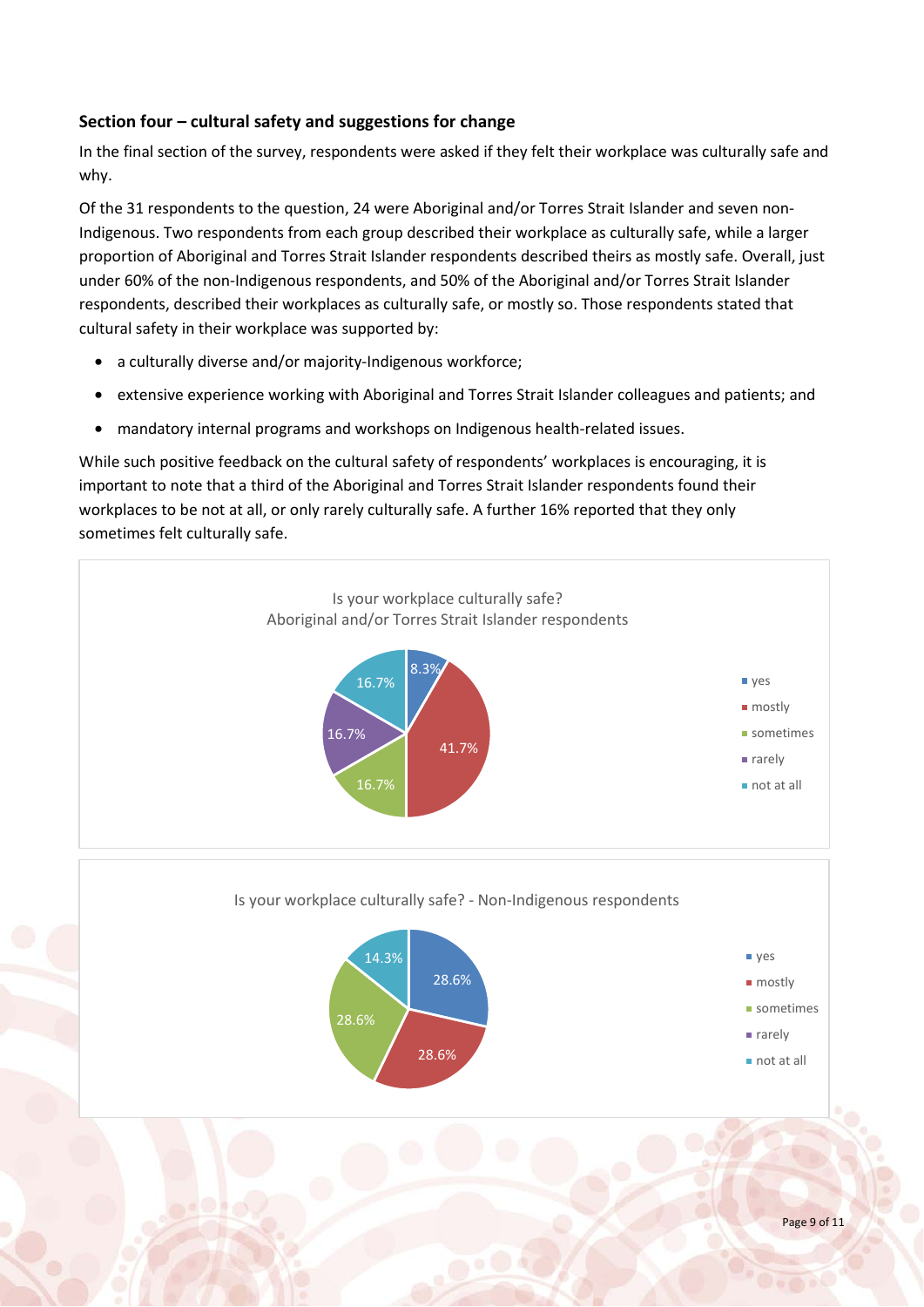# **Conclusion**

AIDA notes the following points arising from the data obtained from the survey:

# **1. Racism is prevalent in the workplaces of AIDA's members**

More than 60% of Aboriginal and/or Torres Strait Islander respondents to the survey had experienced racism *and/or* bullying almost every day, or at least once a week. AIDA is concerned about the frequency and range of racism occurring, but also about the degree of normalisation and acceptance of racism in the workplace, both on an individual and systemic level.

#### Respondents' proposed strategies:

- mandatory and regular cultural safety training for all health professionals, and
- mandatory cultural safety training as part of a support program offered to perpetrators to support their understanding and acceptance of the inappropriateness and far-reaching negative consequences of racist behaviours and attitudes.

# **2. Existing complaints and support processes are inadequate**

Respondents repeatedly reported a lack of suitable complaints mechanisms and the insufficient application of those that do exist, and put forward a number of strategies they believed would re-establish trust in the complaints procedures.

# Respondents' proposed strategies:

- processes for reporting and follow up actions must be clearly defined, explained and adhered to
- complaints processes must be handled independently of workplace setting to ensure they are not biased
- strict confidentiality must be guaranteed to avoid repercussions for the victims, and
- more comprehensive and ongoing cultural safety training for non-Indigenous staff (particularly those who manage incident reports) to improve the understanding of issues faced by Indigenous patients and staff.
- **3. More work is needed to improve workplace cultural safety as one step towards a culturally safe health system.**

Effective measures to redress racist behaviours and attitudes in the workplace are essential; so are those addressing systemic racism. Clear policies and guidelines will help to shift the focus away from *reacting* to individual incidents on the level of personal problems and behaviour, to *preventing* them from happening on a systemic level by addressing the context that allows those incidents to happen.

#### Respondents' proposed strategies:

- increase respect for and acceptance of Aboriginal and Torres Strait Islander patients and staff and their cultural values and beliefs
- adopt a zero-tolerance approach to bullying, racism and lateral violence with the appropriate complaints processes and follow up actions in place to enforce this
- provide more support increasing the number of Indigenous health staff at all levels, and
- mandatory and regular cultural safety training for all employees.